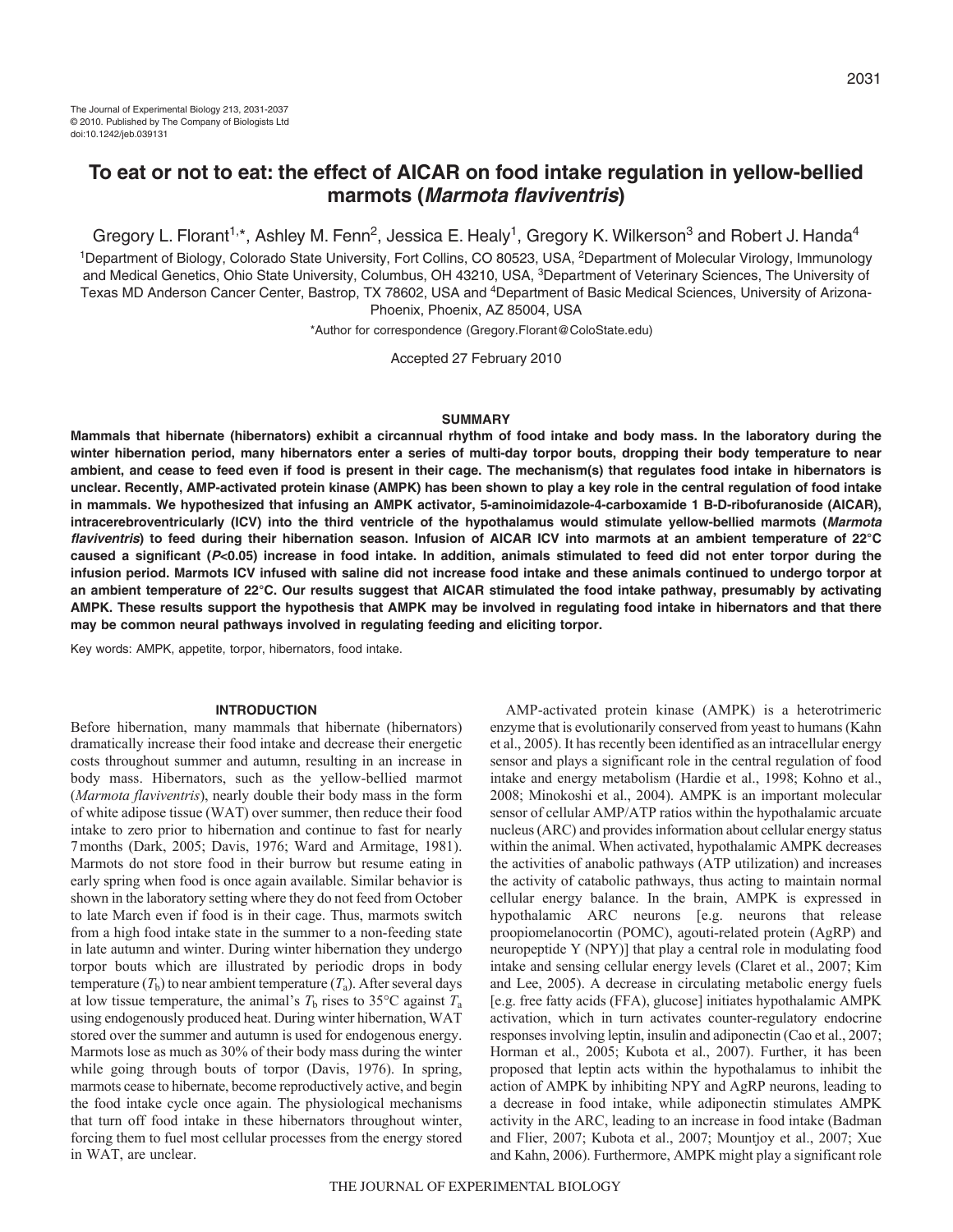## 2032 G. L. Florant and others

in regulating metabolic fuel use during torpor, since hibernating animals switch from using carbohydrate to lipid during a torpor bout (Buck and Barnes, 2000; Melvin and Andrews, 2009).

An activator of AMPK is 5-aminoimidazole-4-carboxamide 1 B-D-ribonucleoside (AICAR), which acts by mimicking the effects of a high AMP/ATP ratio and activating AMPK (Hardie et al., 1998; Hardie et al., 1997). AICAR is taken up into cells and phosphorylated to form 5-amino-4-imidazolecarboxamide ribotide (ZMP), which mimics the effects of AMP on AMPK activation (Fryer and Carling, 2005; Sabina et al., 1985). Once activated by AICAR, AMPK stimulates feeding in all rodents studied thus far (Hardie, 2008; Kohno et al., 2008). AMPK activation has effects on many physiological systems including muscles, fat, liver and possibly all cells (for a review, see Towler and Hardie, 2007). To explore the role of AMPK in the regulation of food intake in hibernators we infused AICAR intracerebroventricularly (ICV) into yellow-bellied marmots during the middle of their hibernation and aphagic season to test whether they could be induced to feed. We hypothesized that if AMPK is a fuel sensor within the hypothalamus of hibernators, the infusion of AMPK-activating AICAR should stimulate marmots to feed.

#### **MATERIALS AND METHODS**

Nine adult yellow-bellied marmots (*Marmota flaviventris*, Audubon and Bachman 1841) of both sexes were captured in Colorado over a 3year period and housed under an approved Institutional Animal Care and Use Committee protocol. In summer, all animals were maintained under natural photoperiod (Paragon Sun Tracker EC72ST; Invensys Controls, Carol Stream, IL, USA) and at room temperature (22±2°C) with food provided *ad libitum* (Harlan Teklad 8640; Madison, WI, USA). Animals were moved to a cold room in August  $(15\pm1\degree C)$ . The animals became cold acclimated as the temperature of the cold room was steadily decreased from 15°C in August to 5°C in September. Food intake was measured on a daily basis for the duration of the experiment.

In November of 2006 and 2008 marmots were anesthetized using a ketamine–acepromazine–xylazine cocktail  $(50 \text{ mg kg}^{-1})$ ,  $1.0-1.5$  mg kg<sup>-1</sup> and  $5$  mg kg<sup>-1</sup>, respectively) and then maintained under anesthesia using isoflurane (0.8%). A stereotaxic apparatus (David Kopf Instr., Tujunga, CA, USA) was used to aseptically implant sterile brain cannulae (Plastics One, brain infusion kit no. 3; Roanoke, VA, USA) into the third ventricle of nine animals using a marmot brain atlas (Dellman, 1973). The coordinates were A 12.1 from frontal zero plane and midline. Confirmation of cannula placement was immediately determined by slight suction on the cannula tube and observing cerebrospinal fluid within the tube. The volume of the cannula was approximately  $0.58 \mu$ l and approximately 3in (76mm) of cannula tubing was attached to the cannula; the cannula and tubing were filled with sterile saline and the tubing was sealed at the end. In addition, sterile body temperature data loggers (I-Buttons, Maxim Integrated Products, Sunnyvale, CA, USA) set to record *T*<sup>b</sup> every 2h, were implanted into the abdominal cavity of all animals at the same time to monitor  $T<sub>b</sub>$  during all phases of a torpor bout [e.g. the drop in  $T_b$  (entrance), low  $T_b$ , and inter-bout arousal at high  $T_b$ between bouts]. All animals were allowed to recover at room temperature for 1week and then were returned to the cold room.

In early December (2006) or January (2009), animals were removed from the cold room and anesthetized as described above. The patency of the tubing connected to the brain cannulae was tested to make sure it was clear, and the 7day ALZET mini-pumps (product no. 1007; ALZET Inc., Cupertino, CA, USA) were connected to the indwelling brain cannula. Three experimental and one control animal, and two experimental and three control animals were used

in 2006 and 2009, respectively. Thus, five experimental animals received AICAR (Sigma-Aldrich cat. no. A9978; St Louis, MO, USA) dissolved in 0.9% sterile saline and four control animals received 0.9% sterile saline. The concentration of AICAR used in the 7 day ALZET mini-pumps (volume  $100 \mu$ l) was  $50 \mu g \mu$ l<sup>-1</sup> with an infusion rate of  $25\mu g h^{-1}$  based on doses previously used in rodents (Kim et al., 2004; Perrin et al., 2004) and the published pumping rate of  $0.5 \mu h^{-1}$  (ALZET Inc.) at ~37°C. Flow rate for the ALZET mini-pumps was calculated *a posteriori via* the ALZET mini-pump interactive calculator (see www.alzet.com) using the average  $T<sub>b</sub>$  each animal maintained during infusion. Sterile  $0.9\%$ saline was used for the mini-pumps of the control animals. The infusion rate of the mini-pumps is temperature dependent; therefore, to ensure that the pumps worked properly, animals were removed from the cold room for the infusion period and maintained at a high  $T_a$  (22±2 $\degree$ C). Given the flow rate and volume of the tubing, we calculated that AICAR or saline would reach the ventricle after a delay of roughly 46h (downward pointing arrow, Fig.1). The minipumps were removed 8days after the AICAR reached the ventricle (Fig.1, upward pointing arrow) and the animals were returned to the cold room. We did not immediately kill animals to determine whether AMPK was activated in the ARC because we wanted to determine whether animals would progress through the hibernation season normally (e.g. no food intake, torpor exhibited). We defined a torpor bout as a drop in  $T<sub>b</sub>$  below 30 $\degree$ C for more than 6h. At the end of each study (March), marmots were killed, Methylene Blue dye was injected through the cannula to confirm its position within the third ventricle, and I-buttons were removed and analyzed. All animals had cannulae within the 3rd ventricle.

All statistical analyses were performed using SAS 9.2 (SAS Institute, Cary, NC, USA). Statistical significance was determined by Student's *t*-test and ANCOVA was used for repeated measures: differences were considered significant at the *P*<0.05 level.

#### **RESULTS Food intake**

Before the attachment of the ALZET mini-pump to the cannula, all marmots had not eaten for at least 2months, although food was present



Fig. 1. Mean food intake (±s.e.m.) in five marmots infused with AICAR and four marmots infused with saline in winter. The downward pointing arrow indicates the approximate time that infused AICAR reached the ventricle (~46 h). The upward pointing arrow indicates when the pumps were removed. The cannulae were implanted several weeks before the 7 day ALZET pumps were attached. All marmots had not eaten for at least 2 months prior to infusion. The increase in food intake of the AICAR-infused animals was significantly different from saline-infused animals beginning on day 6 through to day 8 (\*P<0.02). The saline-infused animals' food intake was essentially zero.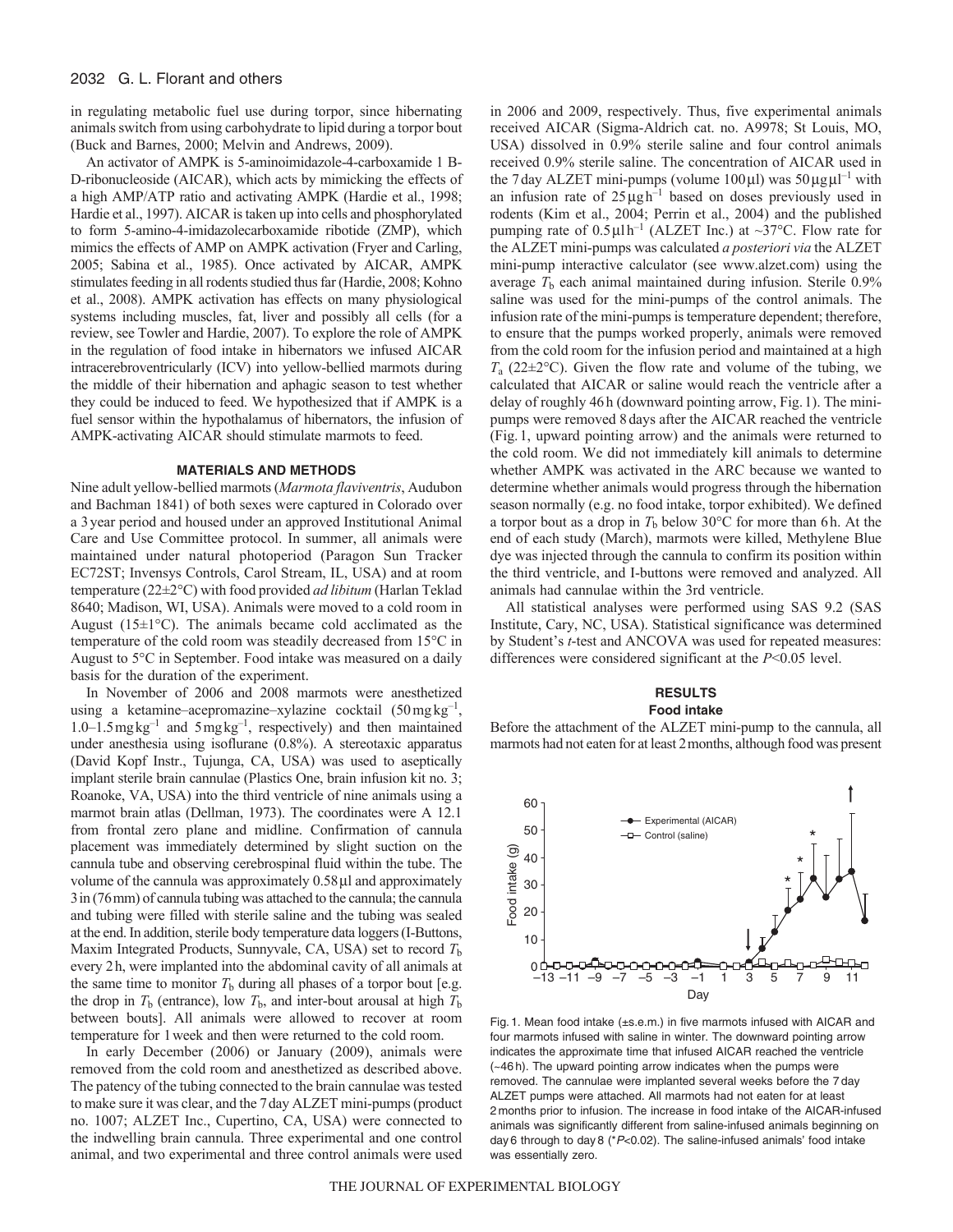in their cage. The five animals that received AICAR began to eat within 48h of the pump being connected to the cannula (Fig.1), which is approximately when AICAR was calculated to reach the 3rd ventricle. All five marmots increased their food intake significantly from the previous month (*P*<0.01) and several increased their food intake by  $\sim 50$  g day<sup>-1</sup> over the infusion period, while their prior food intake had been zero. During the infusion period, none of the four saline-infused animals significantly increased their food intake compared with the month before infusion. Food intake was significantly higher for AICAR-infused animals (*P*<0.02) during days 6–8 of the infusion period compared with the saline-infused animals. Food intake dropped as the osmotic pumps became depleted (i.e. Fig.1, day11, upward pointing arrow). Animals were returned to the cold room following infusion and food intake had decreased by 50% by the third day post-infusion (day14). Once returned to the cold room, 8 of the 9 animals resumed hibernation within days (Figs2 and 3) and food intake returned to zero.



( $>20^{\circ}$ C) in order to keep marmots from dropping  $T_b$  too low for optimal infusion and to be able to have an infusion rate comparable to that in other rodent studies (Fryer and Carling, 2005; Hardie, 2008; Xue and Kahn, 2006). As shown in Fig.2, none of the AICARinfused animals underwent torpor bouts during the period of infusion. Three of the four animals infused with saline, however, did enter torpor within 48h and their  $T<sub>b</sub>$  decreased to near  $T<sub>a</sub>$ (22±1°C) (Fig. 3). These animals continued to enter torpor throughout the infusion period. The saline-infused animal that did not enter torpor remained euthermic during the infusion, but did not eat. All saline-infused animals exhibited periodic and deep torpor



Fig. 2. The  $T<sub>b</sub>$  records of all five AICAR-infused animals. Animals were in the cold room which was  $5\pm2^{\circ}$ C except during the infusion period when it was 22±2<sup>o</sup>C (the time between the arrows on the boxes). The arrows denote the period of infusion of AICAR. Food was available to the animals throughout the entire experiment; however, the box represents the period of time that food intake was reported in Fig. 1 and I-buttons recorded  $T<sub>b</sub>$  every 2 h from November to March.

**Body temperature** Before infusion, both AICAR-infused and saline-infused animals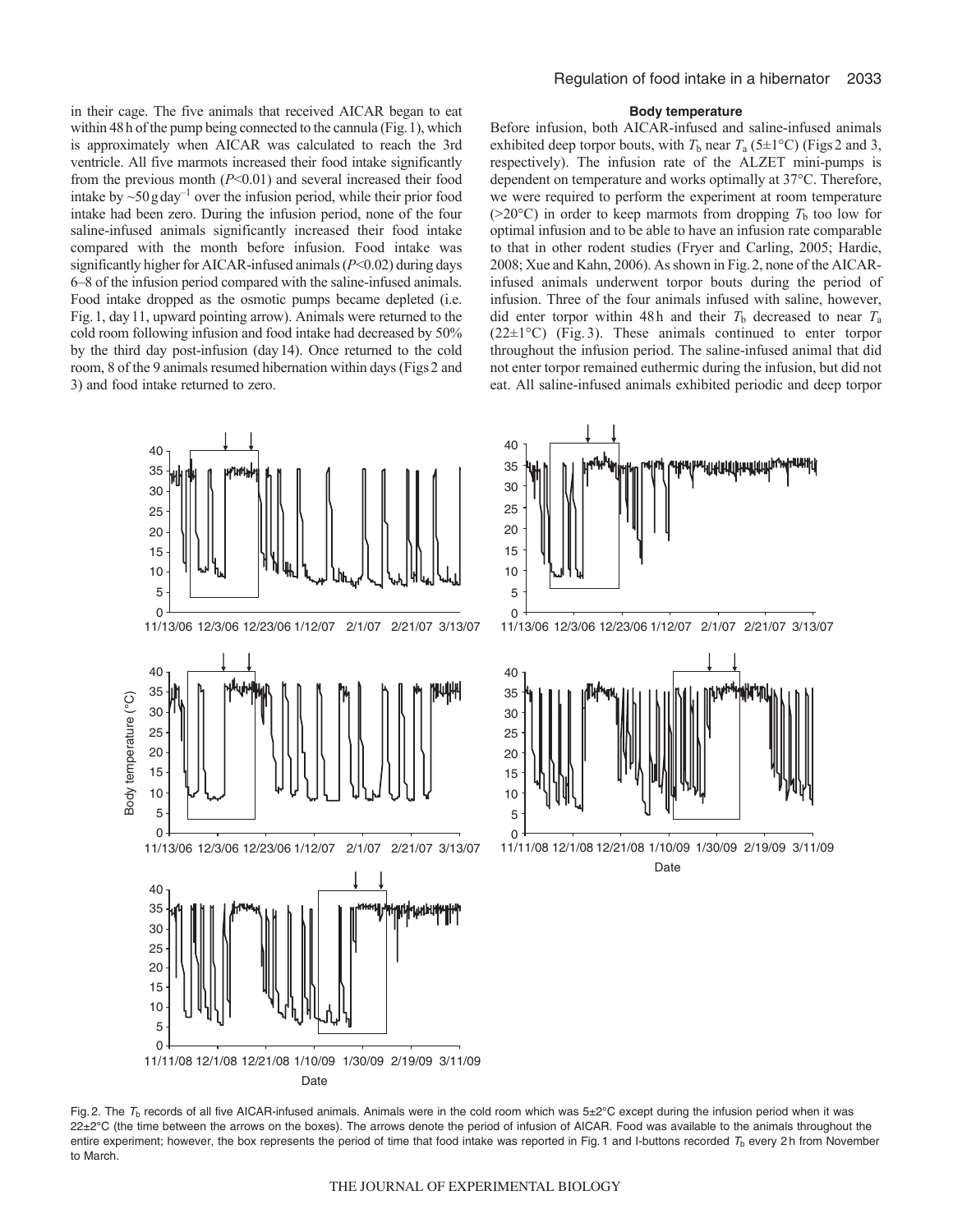

Fig. 3. The  $T<sub>b</sub>$  records for all four saline-infused animals. Ambient temperature is as described in Fig. 2. The arrows denote the period of saline infusion. Food availability, intake and I-button recordings were the same as in Fig. 2.

bouts at 5°C within 4days of returning to the cold room following infusion. Four of the five AICAR-infused animals also exhibited periodic and deep torpor bouts within days of being returned to the cold room.

Marmots infused with AICAR remained euthermic during the infusion period but only exhibited an average  $T<sub>b</sub>$  of 34.9°C, less than the 37°C expected for a euthermic mammal. This resulted in an adjusted flow rate of  $0.45 \mu l h^{-1}$ , compared with the expected rate of  $0.5 \mu$ lh<sup>-1</sup> at a  $T_b$  of 37°C. This result could explain why some animals started to eat a few days after the pump was attached. In addition, three of the four animals infused with saline entered torpor at the high  $T_a$  resulting in an average  $T_b$  of 32.6°C for these animals. This resulted in a flow rate of  $0.39 \mu$ lh<sup>-1</sup>.

Body mass was recorded monthly for all marmots for the duration of the experiment. In addition, in 2009 body mass was measured just before and directly following infusion. The body mass for all marmots was significantly (*P*<0.05) lower in March than it was in October. During the experimental period (October to March) all of the control animals lost body mass. In contrast, some of the experimental animals (marm-1-08, 3-08 and 7-06) ate enough food to increase their body mass during the time of infusion (Fig.4), and lost significantly less body mass over the course of the hibernation season as a result of eating during the infusion period, than controls (b *vs* c). Once the animals were returned to the cold room, all animals continued to lose body mass.

#### **DISCUSSION**

The purpose of this experiment was to induce a hibernator that normally does not feed for several months during the winter to feed in the middle of the winter hibernation period. To accomplish this, we infused an AMPK agonist, AICAR, into the 3rd ventricle of a hibernator and demonstrated that feeding resumed and continued throughout the infusion of the agonist. We found that infusion of AICAR, which activates AMPK within the ARC, stimulated a significant increase in food intake over the entire infusion period and animals did not undergo torpor. For three of the AICAR-infused animals there was an increase or no change in body mass during the infusion period (Fig.4A); however, saline-infused animals decreased body mass as expected because animals were in the weight-loss phase of their body mass cycle (Fig.4B).

Our data are consistent with previous studies examining the actions of AICAR on food intake. AICAR acts by mimicking the effects of a high AMP/ATP ratio and activating AMPK (Hardie et al., 1998; Hardie et al., 1997). Once activated by AICAR, AMPK stimulates feeding in all rodents studied thus far (Hardie, 2008; Kohno et al., 2008). Previous rodent studies have injected AICAR into the 3rd ventricle and recorded an increase in food intake over, at most, a 24h period (Horman et al., 2005; Minokoshi et al., 2004). However, to our knowledge, this is the first demonstration of AICAR-induced feeding when delivered chronically to the 3rd ventricle. AICAR can have other actions within isolated cells (for review, see Towler and Hardie, 2007) including altering the metabolic syndrome related to glucose metabolism, fatty acid oxidation and protein synthesis (Wong et al., 2009). AICAR was also used to demonstrate astrocyte stellation due to AMPK and ACC activation (Favero and Mandell, 2007). We studied the intact animal and therefore were only able to record certain physiological responses such as food intake and *T*b. Thus, it is possible that AICAR effected other physiological responses, such as hypoglycaemia (Wong et al., 2009), but this seems unlikely because glucose levels are already low during hibernation (Galster and Morrison, 1970).

Presumably, the mechanism for AICAR activation of feeding behavior involves neurons within the ARC. By knocking out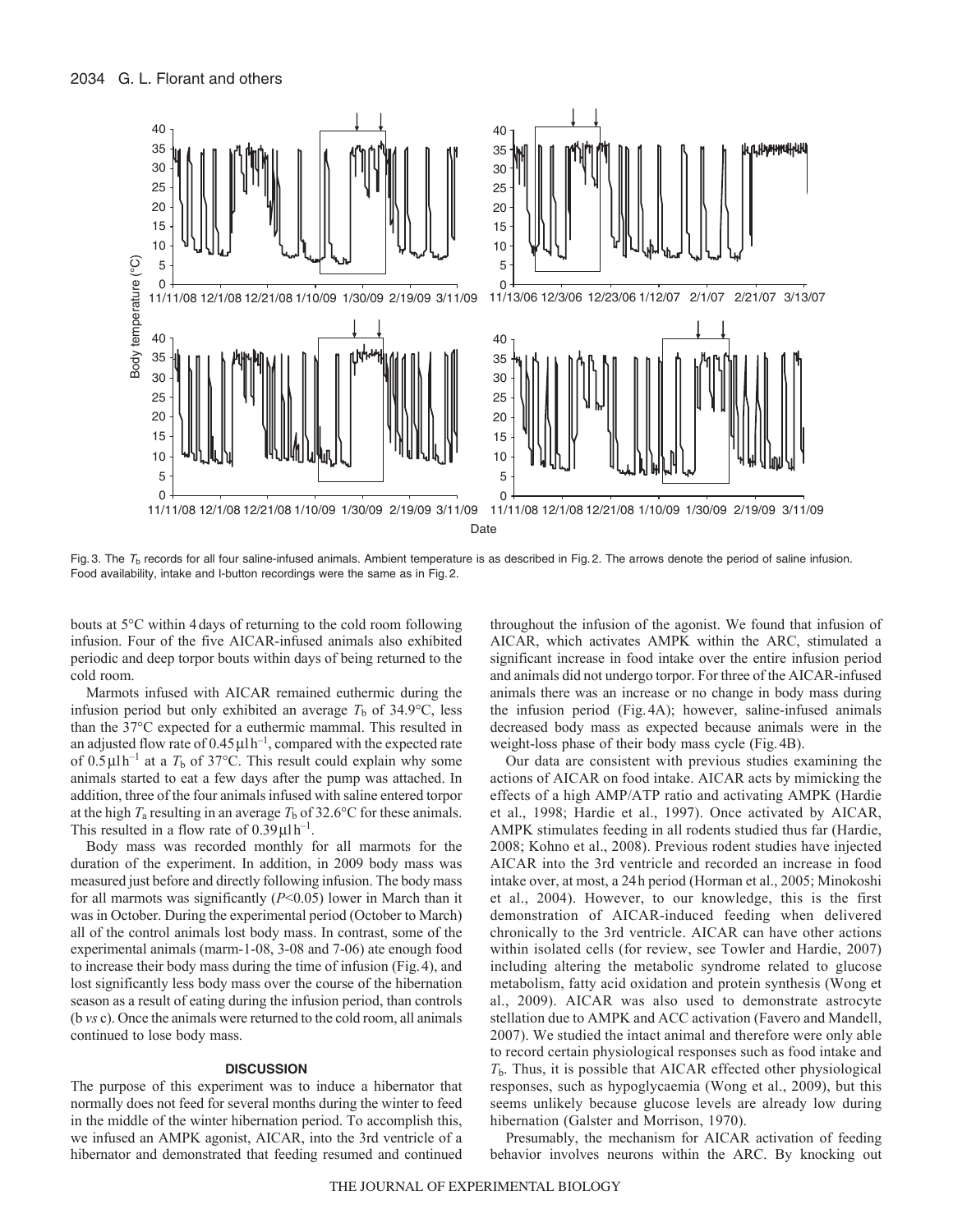

Fig. 4. Changes in body mass for five AICAR-infused (A) and four salineinfused animals (B) over the hibernation period (October to March). Each line shows the body mass trajectory for an individual animal. The body mass for each group was not significantly different at the start of the experiment (denoted by the same letter). The males were heavier than the females. The AICAR-infused and saline-infused animals did differ significantly (P<0.05) in March. Both groups lost a significant amount of body mass (denoted by different letters) from October to March (P<0.05).

AMPK within AgRP neurons of the ARC, Claret and colleagues demonstrated in a mouse model that animals developed a lean phenotype, whereas knockout of AMPK within POMC neurons resulted in an obese phenotype (Claret et al., 2007). Although it is likely that, in the present study, infusion of AICAR into the 3rd ventricle activated AMPK-containing neurons within the ARC, we have not yet identified the exact neuronal phenotypes of cells involved in this phenomenon. Nonetheless, it is clear that AMPK activation in the hypothalamus can induce feeding and prevent torpor bouts in hibernating mammals.

Alternatively, an argument could be made that transfer to a higher *T*<sup>a</sup> used for these studies may have initiated food intake independently of the AICAR infusion, because marmots do not normally experience high *T*a in winter months. The saline-infused animals did not eat, however, even though food was present in their cage. Moreover, they continued to enter torpor, indicating that *T*<sup>a</sup> did not stimulate food intake.

Although the marmots infused with AICAR remained euthermic during the infusion, their  $T<sub>b</sub>$  was slightly, but not significantly, higher than that of saline-infused animals. This is likely due to the absence of torpor bouts in the AICAR-infused animals. As a result, their pumps operated at a slightly higher rate  $(0.45 \mu l \text{ h}^{-1} \text{ vs } 0.39 \mu l \text{ h}^{-1})$ , respectively) than those of the saline-infused animals. It might be argued that the animals receiving AICAR simply ate as a result of a higher flow rate of fluid into their brains. We find this possibility highly unlikely, however, as there is no evidence in the literature to suggest that such low flow rate differences in the brain can alter any behavior.

Hibernators cease eating prior to entering torpor and it is obvious that animals in torpor do not eat. However, it is unclear whether the neuronal pathways involved in food intake must be inhibited first in order to allow animals to undergo torpor by depressing metabolism and switching to fat metabolism. We found that if we activate AMPK in winter, animals will refrain from entering torpor and will eat. One possible mechanism by which AMPK activation may exert this effect is through the acetyl CoA carboxylase (ACC) malonyl CoA-creatine phosphate transferase 1c (CPT-1c) pathway, which regulates fuel utilization and food intake (Horman et al., 2005; Lane et al., 2005). Since malonyl CoA has been implicated in the control of food intake and is involved in fat metabolism through CPT-1c, it is likely that malonyl CoA and AMPK are involved in the switch to fat metabolism (i.e. respiratory quotient,  $RQ=0.7$ ) during autumn and winter in hibernators (Buck and Barnes, 2000). A low level of AMPK activation within the hypothalamus may be needed for lipid oxidation and torpor to continue, but high levels of AMPK activation will stimulate food intake and prevent torpor. For example, it appears that AMPK may be involved in this switch to fat utilization in heart muscle (Fryer and Carling, 2005; Houten et al., 2009). In the heart of hibernating thirteen-lined ground squirrels (*Spermophilus tridecemlineatus*), it has been shown that FFAs and insulin shift the fuel utilization within heart tissue by activating pyruvate dehydrogenase kinase isoenzyme 4 and this switch from carbohydrate to lipid metabolism is necessary for successful torpor and may require activated AMPK (Carey et al., 2003). In addition, since some mammalian hibernators do eat during the hibernation period [e.g. chipmunks (Humphries et al., 2001)], it is possible that varying the activation of AMPK allows some animals to eat during an inter-bout arousal. Even so, all hibernators do show a progressive decrease in food intake prior to the winter hibernation season suggesting that there is a mechanism that promotes a decrease in food intake regardless of whether the animal exhibits long or short torpor bouts.

Similar to what we saw following AICAR infusion, previous experiments have demonstrated that NPY injection into the brain of hibernators and animals that exhibit daily torpor stimulates feeding (Boswell et al., 1993; Paul et al., 2005; Pelz and Dark, 2007). The mechanism by which NPY stimulates feeding in hibernators could potentially be AMPK activation within NPY-secreting neurons. It is known that when AMPK is activated within NPY/AgRP neurons it stimulates the release of NPY (Fryer and Carling, 2005; Mountjoy et al., 2007). This is consistent with the results of Claret and colleagues showing lean phenotype when AMPK is knocked out of AgRP neurons (Claret et al., 2007). Although the results of our study support the hypothesis that activated AMPK stimulates feeding in hibernators, the role of NPY neurons in this behavior is unclear as we have not measured NPY secretion or neuronal activity in these animals. Nonetheless, from previous work on non-hibernators, we could hypothesize that upon activation of AMPK, NPY-secreting neurons would be stimulated (Kohno et al., 2008), thus leading to increases in feeding.

It is well known that hibernators deposit large amounts of WAT prior to hibernation and in marmots and woodchucks there is a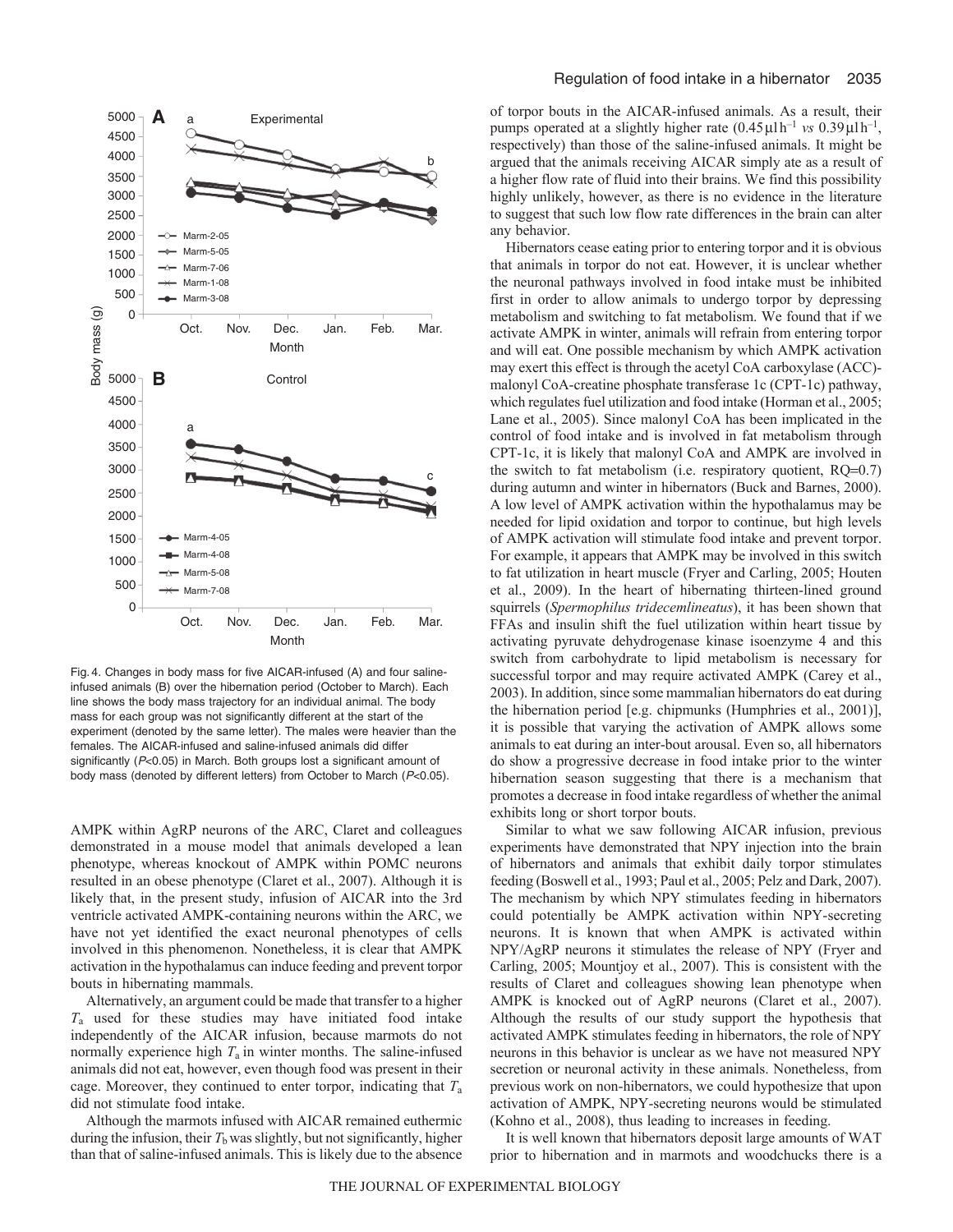## 2036 G. L. Florant and others

significant increase in plasma leptin and insulin associated with the increase in fat mass (Concannon et al., 2001; Florant et al., 1985; Florant et al., 2004). Both insulin and leptin levels provide feedback to the ARC by activating POMC/cocaine- and amphetamineregulated neurons and inhibiting NPY/AgRP neurons (Könner et al., 2009; Mountjoy et al., 2007). Furthermore, leptin's inhibition of NPY/AgRP neurons decreases activation of Y1 and Y5 receptors by NPY and reduces the inhibition of melanocortin 3 and 4 receptors (Badman and Flier, 2007). Activation of these neurons leads to a decrease in appetite and increased thermogenesis (Gao et al., 2004), as well as other peripheral metabolic effects. In hibernators such as the marmot, plasma leptin levels increase before hibernation and could provide a signal to the ARC neurons to shut down food intake. In addition, the increase in leptin during the hibernation period is likely a part of the mechanism that turns off food intake and promotes lipid oxidation through the activation of ACC during hibernation (Ahima et al., 1996). Interestingly, in the Siberian hamster, which is photoperiodic, leptin sensitivity changes with photoperiod (Klingenspor et al., 2000) and leptin levels must be reduced for the initiation of torpor (Freeman et al., 2004; Paul et al., 2005).

The exact physiological (e.g. neuronal) mechanism(s) that initiates and terminates torpor is unknown. It is known that the regulation of  $T<sub>b</sub>$  resides in the hypothalamus and that lesions in this area can disrupt and/or prevent torpor (Heller, 1979; Ruby, 1995). Furthermore, there is a general metabolic depression and reduction in sympathetic tone prior to the drop in  $T_b$  (Braulke and Heldmaier, 2009; Heldmaier et al., 2004). However, the direct interaction of the food intake pathway and the regulation of  $T<sub>b</sub>$ has not been investigated, although it has been suggested that the paraventricular nucleus may influence daily torpor indirectly by regulating body mass or the availability of metabolic fuels (Ruby, 1995). We suggest here that when animals reach their peak body mass, prior to entering torpor, endogenous factors such as metabolic fuels (e.g. fatty acids) or hormones (e.g. leptin) may play a role in shutting down food intake and stimulating or releasing the inhibition of thermoregulatory pathways, allowing the animal to lower  $T<sub>b</sub>$  in a regulated manner. It is well known that metabolic fuels dramatically increase during the autumn when body mass peaks, prior to the onset of torpor (Florant et al., 2004; Melvin and Andrews, 2009). Since food intake and the thermoregulatory pathways coexist within the hypothalamus, it is not inconceivable that the pathways share common nuclei that promote physiological responses. We hypothesize that food intake and the ability of an animal to enter torpor share common neuronal pathways. We suggest that high concentrations of metabolic fuels (e.g. fatty acids) and/or hormones (e.g. leptin, insulin and adiponectin) in autumn may feed back to the neurons involved in producing feeding behavior and inhibit food intake, whereupon pathways leading to metabolic depression are stimulated. Our previous studies support the hypothesis that changes in hormonal factors may lead to decreased food intake (Florant et al., 2004). Our current study suggests that the hibernation phenotype is plastic in that hibernators can change from a feeding state (no torpor) to a non-feeding state (torpor) in a short period of time, which supports a neuronal mechanism. The exact neuronal changes that occur in the brain of hibernators to produce this dramatic alteration in feeding behaviors and *T*<sup>b</sup> are unknown, although manipulation of brain fuels and circulating hormones should provide answers to this question.

The results from hibernators are unique and suggest they may be excellent animal models to study the regulation of food intake in mammals. Many rodent studies have relied solely on genetically engineered animal models. The use of an animal model that stops eating naturally for months at a time, not just hours, days or even weeks, represents a true natural 'knockout' which might provide important clues about food intake regulation and energy metabolism.

#### **LIST OF SYMBOLS AND ABBREVIATIONS**

| <b>ACC</b>     | acetyl-CoA carboxylase                              |
|----------------|-----------------------------------------------------|
| AgRP           | agouti-related protein                              |
| <b>AICAR</b>   | 5-aminoimidazole-4-carboxamide 1 B-D-ribofuranoside |
| <b>AMPK</b>    | AMP-activated protein kinase                        |
| <b>ARC</b>     | arcuate nucleus                                     |
| <b>FFA</b>     | free fatty acids                                    |
| <b>ICV</b>     | intracerebroventricularly                           |
| <b>NPY</b>     | neuropeptide Y                                      |
| <b>POMC</b>    | proopiomelanocortin                                 |
| $T_{\rm a}$    | ambient temperature                                 |
| T <sub>b</sub> | body temperature                                    |
|                |                                                     |

#### **ACKNOWLEDGEMENTS**

We would like to thank Melanie Richter for helping in this research, Dr Tim Bartness for reading an earlier version of this manuscript and two anonymous reviewers for helpful criticisms. This work was supported by NIH grant DK 067017-5 to G.L.F. and NIH grant NS 039951 to R.J.H. Deposited in PMC for release after 12 months. We also thank the Fox Acres Country Club for allowing us to trap marmots on their property.

#### **REFERENCES**

- **Ahima, R. S., Prabakaran, D., Mantzoros, C., Qu, D., Lowell, B., Maratos-Flier, E. and Flier, J. S.** (1996). Role of leptin in the neuroendocrine response to fasting. Nature **382**, 250-252.
- **Badman, M. K. and Flier, J. S.** (2007). The adipocyte as an active participant in
- energy balance and metabolism. Gastroenterology **132**, 2103-2115. **Boswell, T., Richardson, R. D., Schwartz, M. W., D'Alessio, D. A., Woods, S. C., Sipols, A. J., Baskin, D. G. and Kenagy, G. J.** (1993). NPY and galanin in a hibernator: hypothalamic gene expression and effects on feeding. Brain Res. Bull **32**, 379-384.
- **Braulke, L. J. and Heldmaier, G.** (2009). Torpor and ultradian rhythms require an intact signalling of the sympathetic nervous system. Cryobiology. **60**, 198-203.
- **Buck, C. L. and Barnes, B. M.** (2000). Effects of ambient temperature on metabolic rate, respiratory quotient, and torpor in an arctic hibernator. Am J. Physiol. Regul. Integr. Comp. Physiol. **279**, R255-R262.
- **Cao, Z. P., Wang, F., Xiang, X. S., Cao, R., Zhang, W. B. and Gao, S. B.** (2007). Intracerebroventricular administration of conjugated linoleic acid (CLA) inhibits food intake by decreasing gene expression of NPY and AgRP. Neurosci. Lett. **418**, 217- 221.
- **Carey, H. V., Andrews, M. T. and Martin, S. L.** (2003). Mammalian hibernation: cellular and molecular responses to depressed metabolism and low temperature. Physiol. Rev. **83**, 1153-1181.
- **Claret, M., Smith, M. A., Batterham, R. L., Selman, C., Choudhury, A. I., Fryer, L. G., Clements, M., Al-Qassab, H., Heffron, H., Xu, A. W. et al.** (2007). AMPK is essential for energy homeostasis regulation and glucose sensing by POMC and AgRP neurons. J. Clin. Invest. **117**, 2325-2336.
- **Concannon, P., Levac, K., Rawson, R., Tennant, B. and Bensadoun, A.** (2001). Seasonal changes in serum leptin, food intake, and body weight in photoentrained woodchucks. Am J. Physiol. Regul. Integr. Comp. Physiol. **281**, R951-R959.
- **Dark, J.** (2005). Annual lipid cycles in hibernators: integration of physiology and behavior. Annu. Rev. Nutr. **25**, 469-497.
- **Davis, D. E.** (1976). Hibernation and circannual rhythms of food consumption in marmots and ground squirrels. Q. Rev. Biol. **51**, 477-514.
- **Dellman, H., Breazile, J. E. and South, F.** (1973). A Stereotaxic Guide to the Brain of the Marmot. Columbia: Private printing, University of Missouri.
- **Favero, C. B. and Mandell, J. W.** (2007). A pharmacological activator of AMPactivated protein kinase (AMPK) induces astrocyte stellation. Brain Res. **1168**, 1-10.
- **Florant, G. L., Lawrence, A. K., Williams, K. and Bauman, W. A.** (1985). Seasonal changes in pancreatic B-cell function in euthermic yellow-bellied marmots. Am J. Physiol. **249**, R159-R165.
- **Florant, G. L., Porst, H., Peiffer, A., Hudachek, S. F., Pittman, C., Summers, S. A., Rajala, M. W. and Scherer, P. E.** (2004). Fat-cell mass, serum leptin and adiponectin changes during weight gain and loss in yellow-bellied marmots (Marmota flaviventris). J. Comp. Physiol. B Biochem. Syst. Environ. Physiol. **174**, 633-639.
- **Freeman, D. A., Lewis, D. A., Kauffman, A. S., Blum, R. M. and Dark, J.** (2004). Reduced leptin concentrations are permissive for display of torpor in Siberian hamsters. Am. J. Physiol. Regul. Integr. Comp. Physiol. **287**, R97-R103.
- **Fryer, L. G. and Carling, D.** (2005). AMP-activated protein kinase and the metabolic syndrome. Biochem. Soc. Trans. **33**, 362-366.
- **Galster, W. A. and Morrison, P.** (1970). Cyclic changes in carbohydrate concentrations during hibernation in the arctic ground squirrel. Am J. Physiol. **218**, 1228-1232.
- **Gao, Z., Zhang, X., Zuberi, A., Hwang, D., Quon, M. J., Lefevre, M. and Ye, J.** (2004). Inhibition of insulin sensitivity by free fatty acids requires activation of multiple serine kinases in 3T3-L1 adipocytes. Mol. Endocrinol. **18**, 2024-2034.